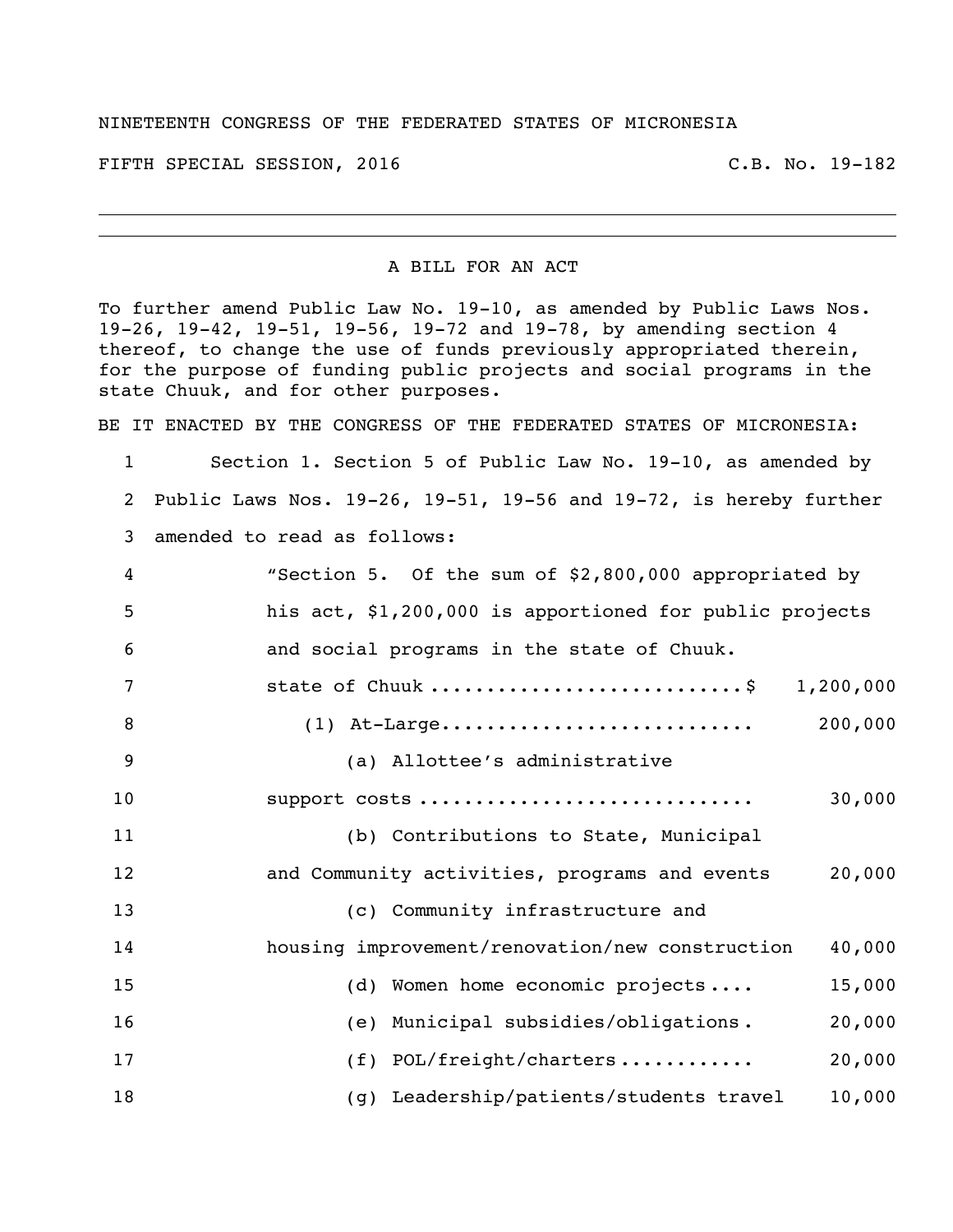| $\mathbf{1}$   | (h) Municipal office/facility             |         |
|----------------|-------------------------------------------|---------|
| $\overline{2}$ | construction/improvement \$               | 20,000  |
| 3              | (i) Roads/Docks/Seawalls                  |         |
|                |                                           |         |
| 4              | improvement and beautification            | 25,000  |
| 5              | (2) Election District No. 1               | 200,000 |
| 6              | (a) Mortlocks Leadership                  |         |
| 7              | Conference                                | 50,000  |
| 8              | (b) Community, Traditional and            |         |
| 9              | Municipal events and travel               | 30,000  |
| 10             | (c) Mortlock Islands Development          |         |
| 11             | Authority (MIDA)                          | 80,000  |
| 12             | (d) Youth musical instruments             |         |
| 13             | activities and programs                   | 25,000  |
| 14             | (e) Community transportation              | 15,000  |
| 15             | (f) Solar and communication systems.      | $-0-$   |
| 16             | (3) Election District No. 2               | 200,000 |
| 17             | (a) Land transportation                   | 15,000  |
| 18             | (b) Outreach program                      | 20,000  |
| 19             | (c) Student's financial assistance/       |         |
| 20             | outstanding debts payment                 | 10,000  |
| 21             | (d) Social Security Premium contribution  | 5,000   |
| 22             | (e) Road improvement & equipment purchase | 45,000  |
| 23             | (f) Repatriation of human remains         |         |
| 24             | & funeral costs/travel                    | 10,000  |
| 25             | (g) Fishing Project                       | 30,000  |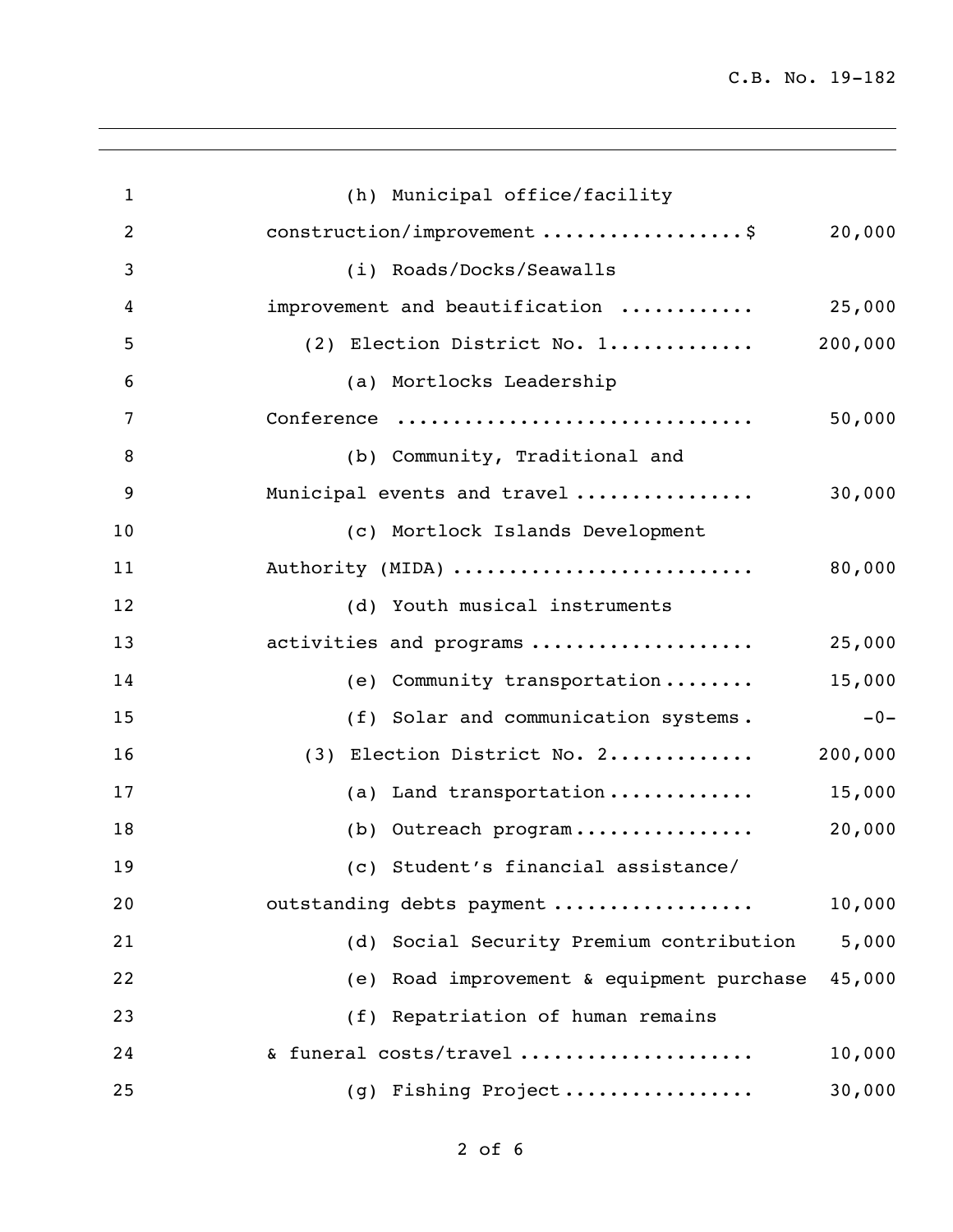| $\mathbf{1}$ | 20,000<br>(h) Food relief assistance\$          |
|--------------|-------------------------------------------------|
| 2            | (i) Housing and community halls                 |
| 3            | construction<br>30,000                          |
| 4            | (j) Kokumi Inauguration and related costs 5,000 |
| 5            | (k) Office of Governor subsidy                  |
| 6            | (Chuuk State)<br>10,000                         |
| 7            | $(4)$ Election District No. 3 200,000           |
| 8            | (a) Home, housing and multipurpose              |
| 9            | 20,000<br>building improvement and renovation   |
| 10           | 20,000<br>(b) Fishing Project                   |
| 11           | (c) Southern Namoneas Leadership                |
| 12           | 10,000<br>Conference, travel and hosting        |
| 13           | (d) Municipal Government operation/subsidy      |
| 14           | 10,000<br>(i) Tonowas Municipal Government      |
| 15           | 10,000<br>(ii) Fefan Municipal Government.      |
| 16           | 10,000<br>(iii) Uman Municipal Government       |
| 17           | (iv) Parem Municipal Government. 5,000          |
| 18           | 5,000<br>(v) Tsis Municipal Government          |
| 19           | (e) Tonowas Ice Plant operational cost<br>5,000 |
| 20           | (f) Seawalls improvement and repair<br>15,000   |
| 21           | (g) Roads improvement/repair                    |
| 22           | and beatification<br>10,000                     |
| 23           | (h) Administrative support                      |
| 24           | services (SNDA)<br>15,000                       |
| 25           | 10,000<br>(i) Students' financial assistance    |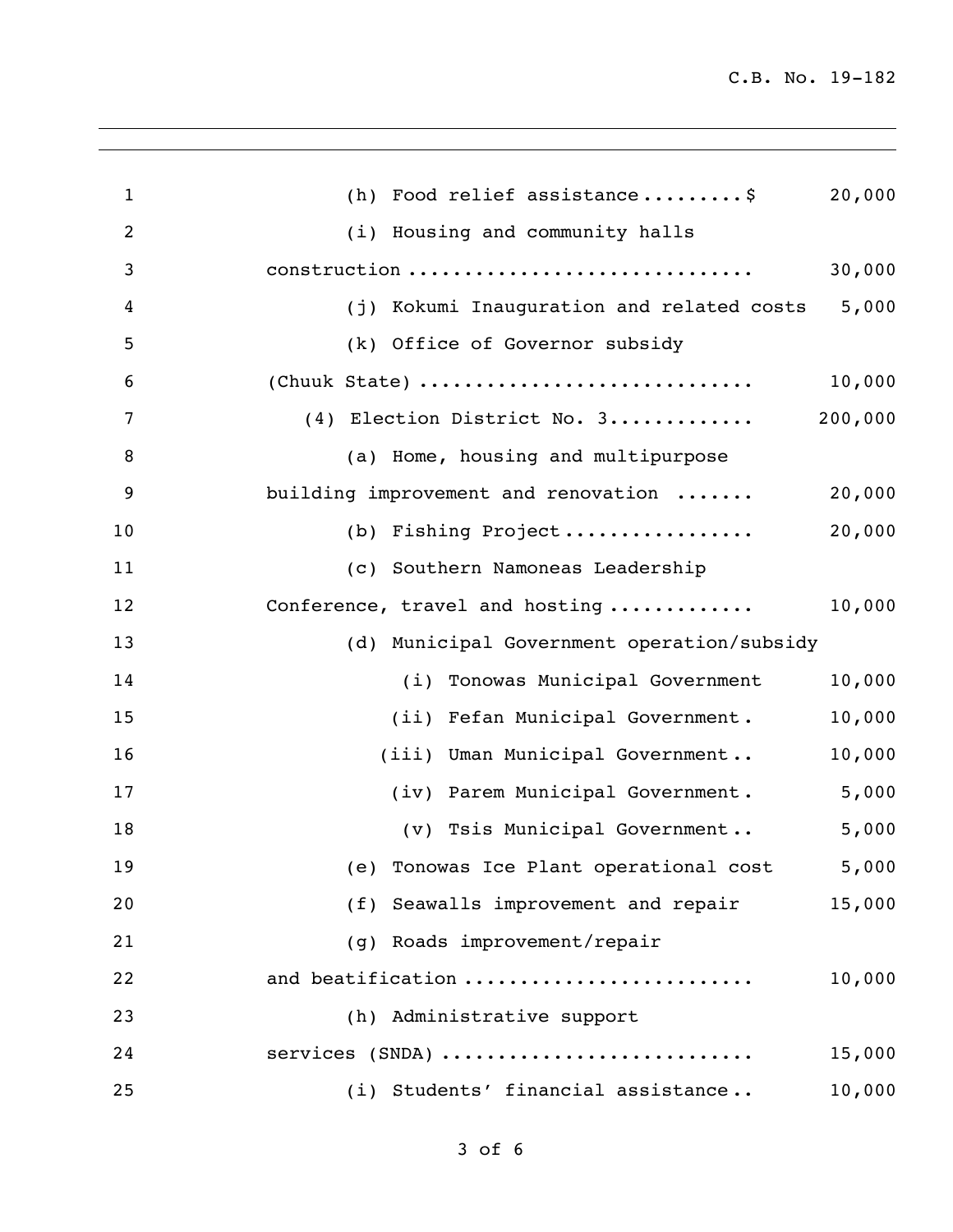| $\mathbf{1}$   | (j) Leaders/patients/students                    |  |
|----------------|--------------------------------------------------|--|
| $\overline{2}$ | travel needs \$<br>10,000                        |  |
| 3              | (k) Youth activities/events/                     |  |
| 4              | program/equipment<br>5,000                       |  |
| 5              | (1) Food relief assistance                       |  |
| 6              | 30,000<br>(aftermath of Typhoon Maysak)          |  |
| 7              | (m) Water systems improvement                    |  |
| 8              | and repair<br>5,000                              |  |
| 9              | (n) SNDA vessel operation/                       |  |
| 10             | maintenance/provisioning<br>5,000                |  |
| 11             | 200,000<br>(5) Election District No. 4           |  |
| 12             | (a) Youth activities, events &                   |  |
| 13             | program subsidy<br>15,000                        |  |
| 14             | (b) Students' financial                          |  |
| 15             | assistance subsidy<br>20,000                     |  |
| 16             | (c) Repatriation of human remain/                |  |
| 17             | funeral and travel expenses<br>15,000            |  |
| 18             | (d) Administrative costs                         |  |
| 19             | (Faichuk Development Authority)<br>20,000        |  |
| 20             | (e) Land transportation need<br>15,000           |  |
| 21             | (f) Humanitarian relief/                         |  |
| 22             | assistance subsidy<br>30,000                     |  |
| 23             | Fishing Project subsidy<br>30,000<br>(q)         |  |
| 24             | (h) Sewing Project subsidy<br>20,000             |  |
| 25             | (i) Capacity building/training [20,000]<br>8,566 |  |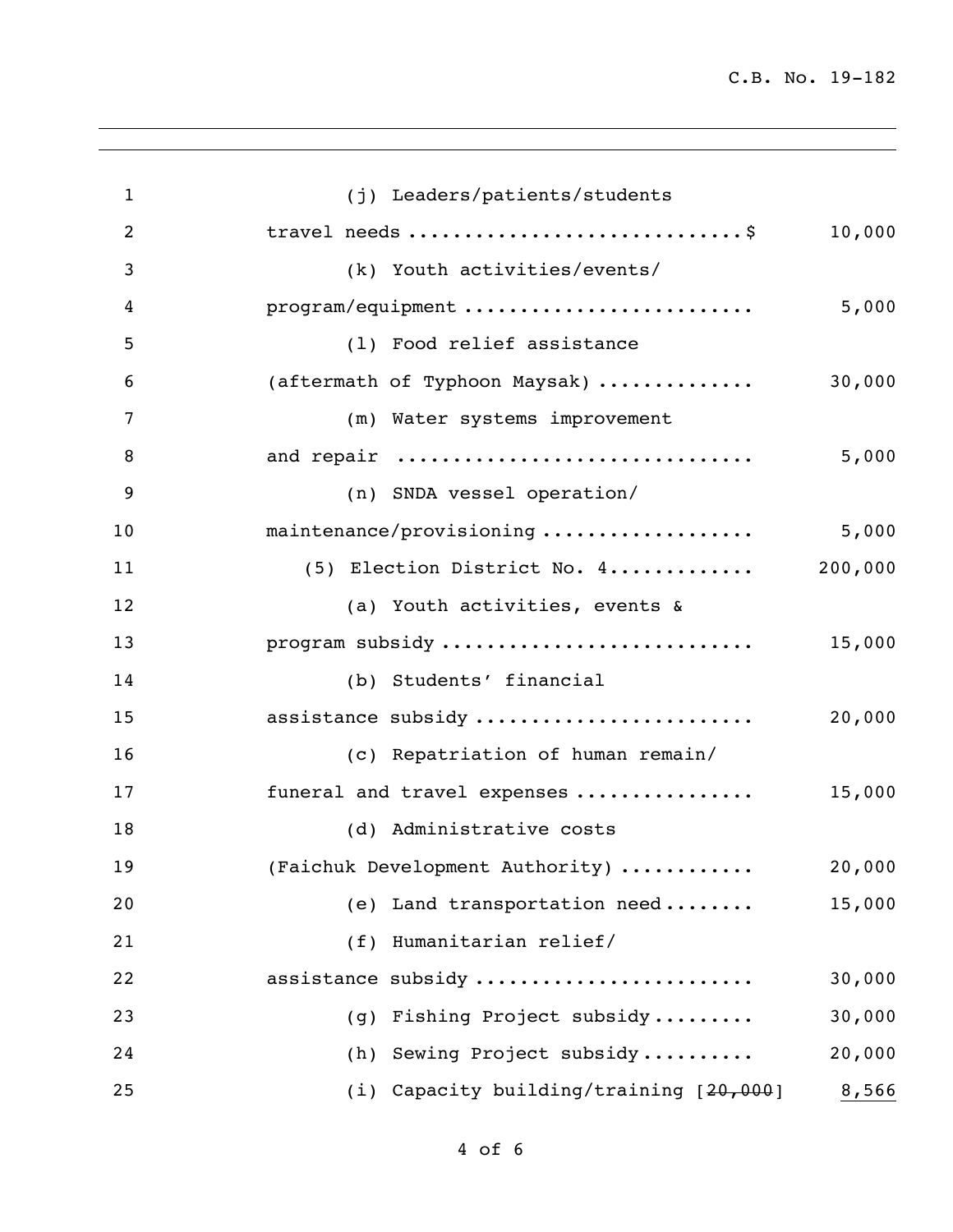C.B. No. 19-182

| $\mathbf{1}$   | (j) Leadership/patients/               |          |
|----------------|----------------------------------------|----------|
| $\overline{2}$ | students travel expenses \$ $[15,000]$ | 26,434   |
| 3              | (6) Election District No. 5            | 200,000  |
| 4              | (a) Pharmaceutical, patient            |          |
| 5              | referral and repatriation              | 50,000   |
| 6              | (b) POL/freight/charters               | 40,000   |
| 7              | (c) Outreach program                   | 25,000   |
| 8              | (d) Contractual Service for            |          |
| 9              | grant writer                           | $-0-$    |
| 10             | (e) Administrative support             |          |
| 11             | services (Election District No. 5)     | 20,000   |
| 12             | (f) Northwest Region Goodwill          |          |
| 13             | Games, events & activities             | $-0-$    |
| 14             | (g) Participants travel need           |          |
| 15             | to Pacific Art Festival                | 10,000   |
| 16             | (h) Food Relief Program                | 20,000   |
| 17             | (i) Protected Areas &                  |          |
| 18             | Sanctuaries Project                    | $-0-$    |
| 19             | (j) Allottee's administrative cost     | 5,000    |
| 20             | (k) Outstanding debt to YAMAS Co. Ltd  | 15,000   |
| 21             | (1) Dispensary boat and motor          | 15,000'' |
| 22             |                                        |          |
| 23             |                                        |          |
| 24             |                                        |          |
| 25             |                                        |          |